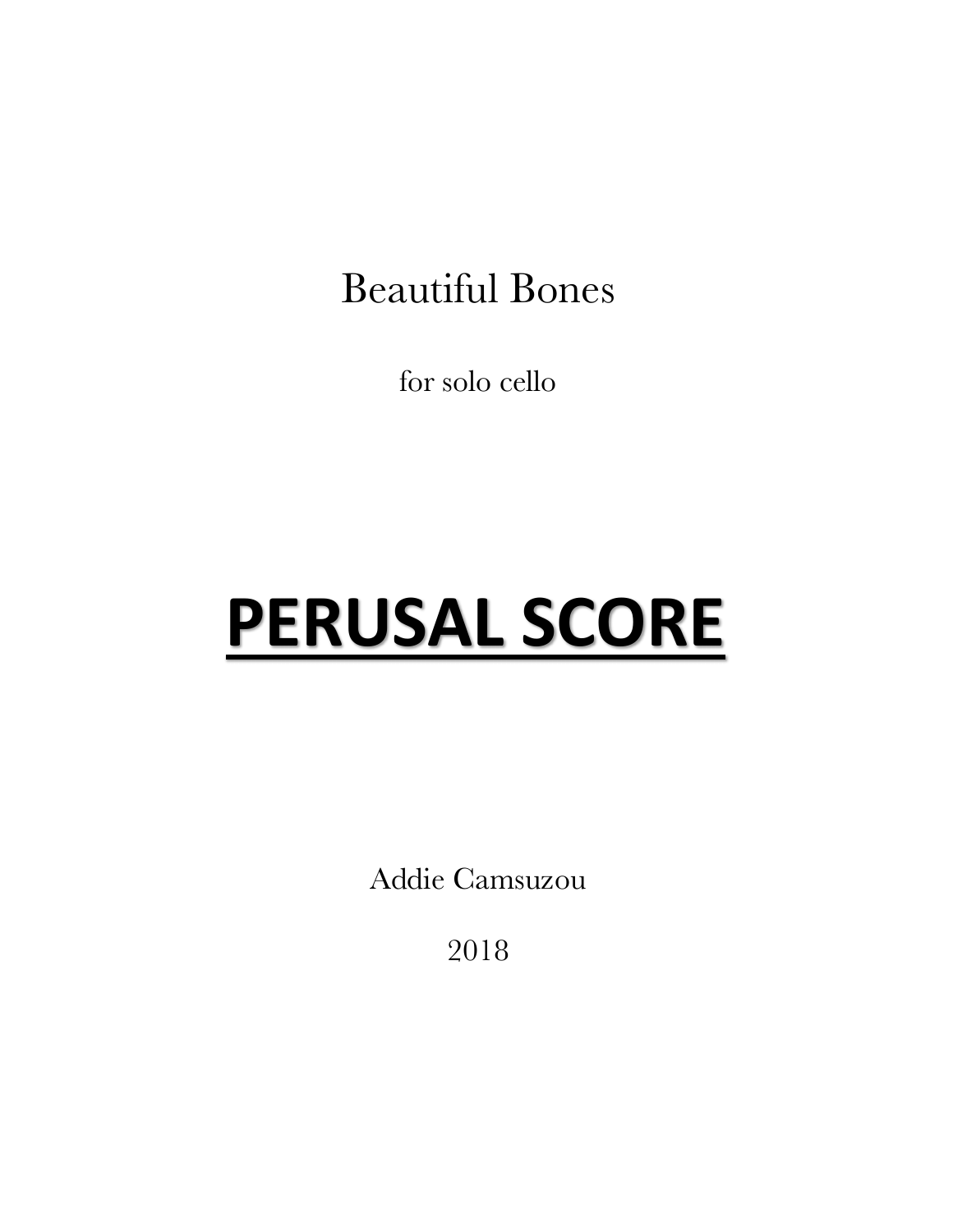#### **PERFORMANCE NOTES**

All harmonics in measures 1–51 should be performed on the D string

OVP = overpressure

 $L.H. = left$  hand

Vertical ricochet = allow bow to bounce freely in the same spot on strings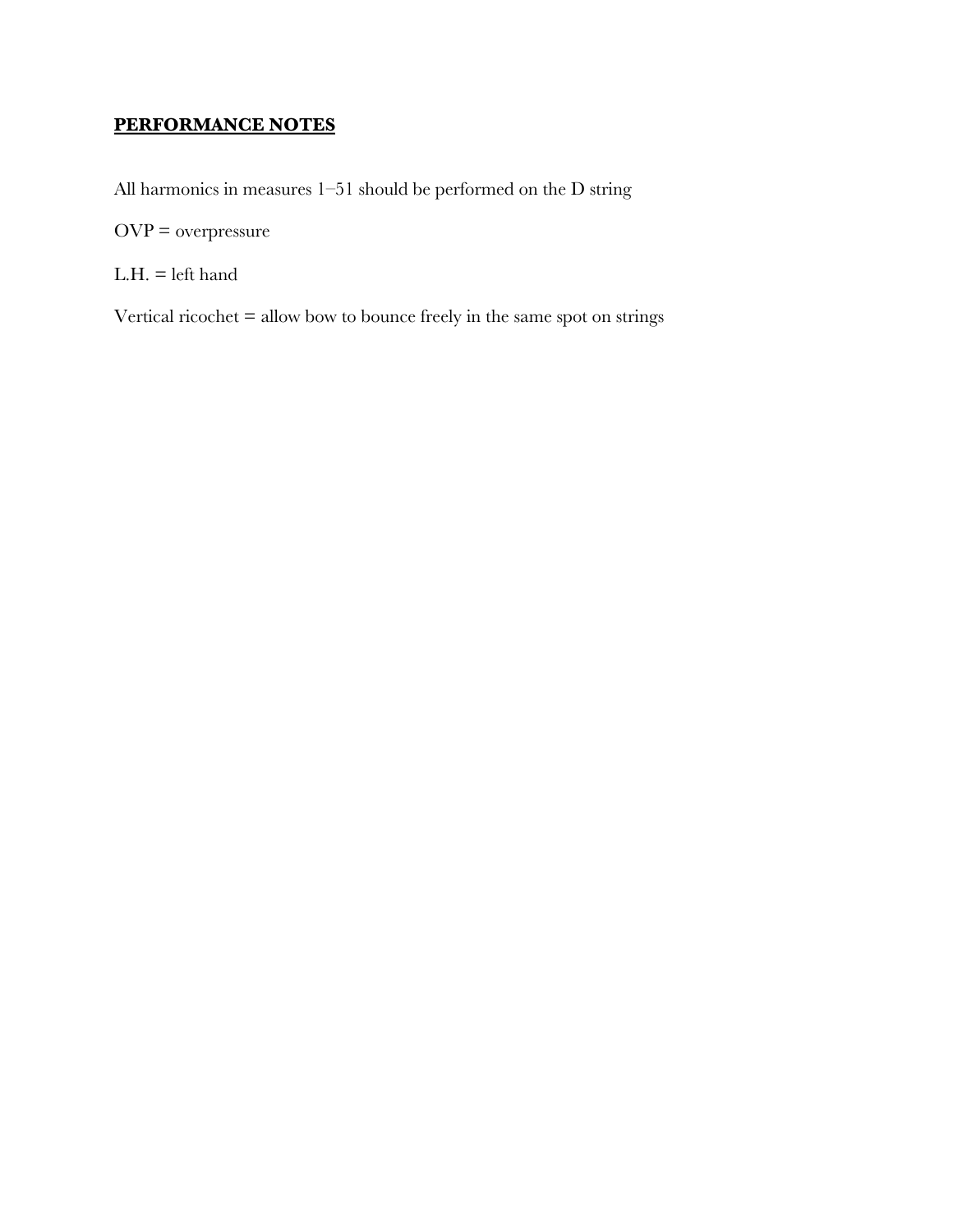## Beautiful Bones

### for solo cello

Addie Camsuzou

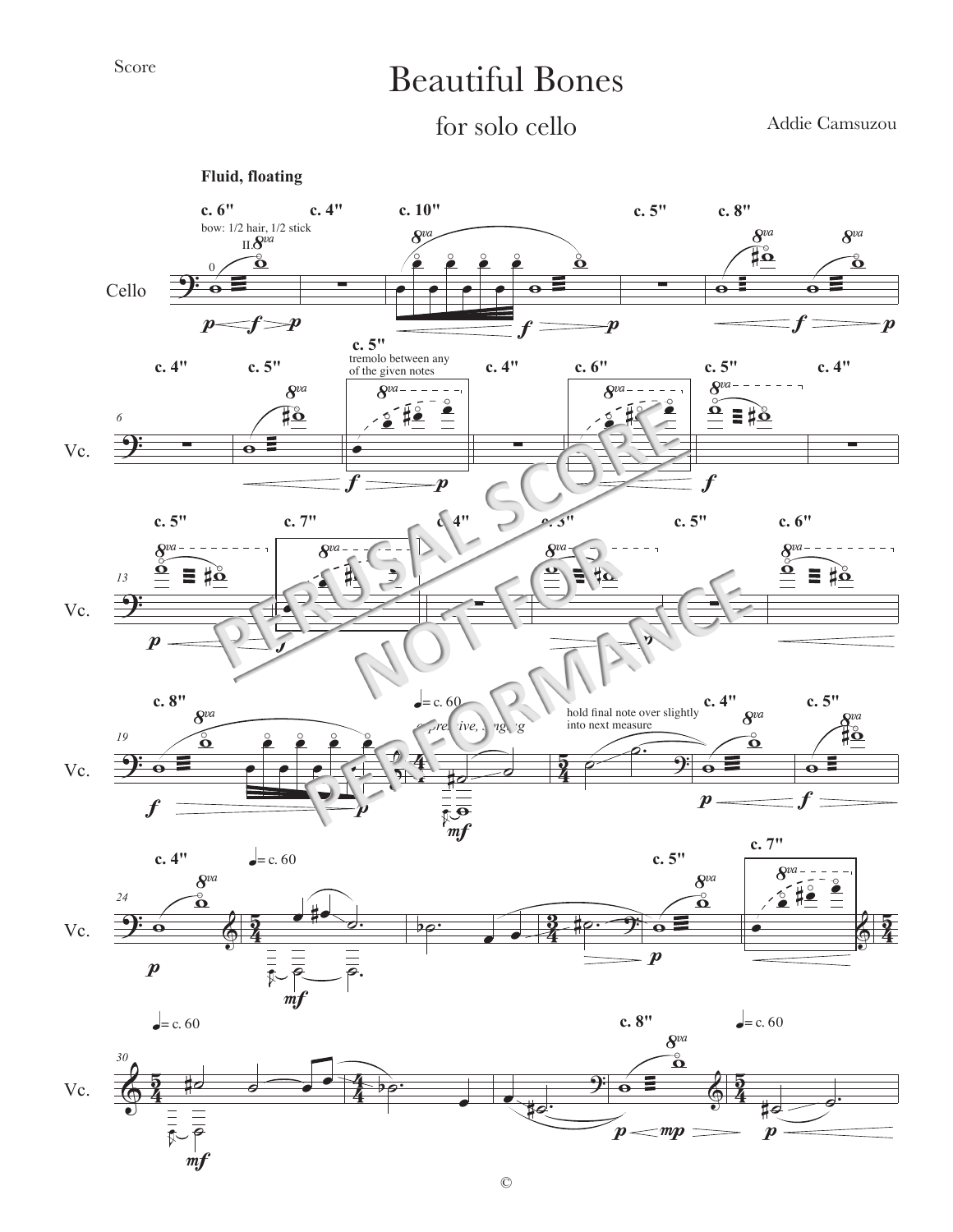